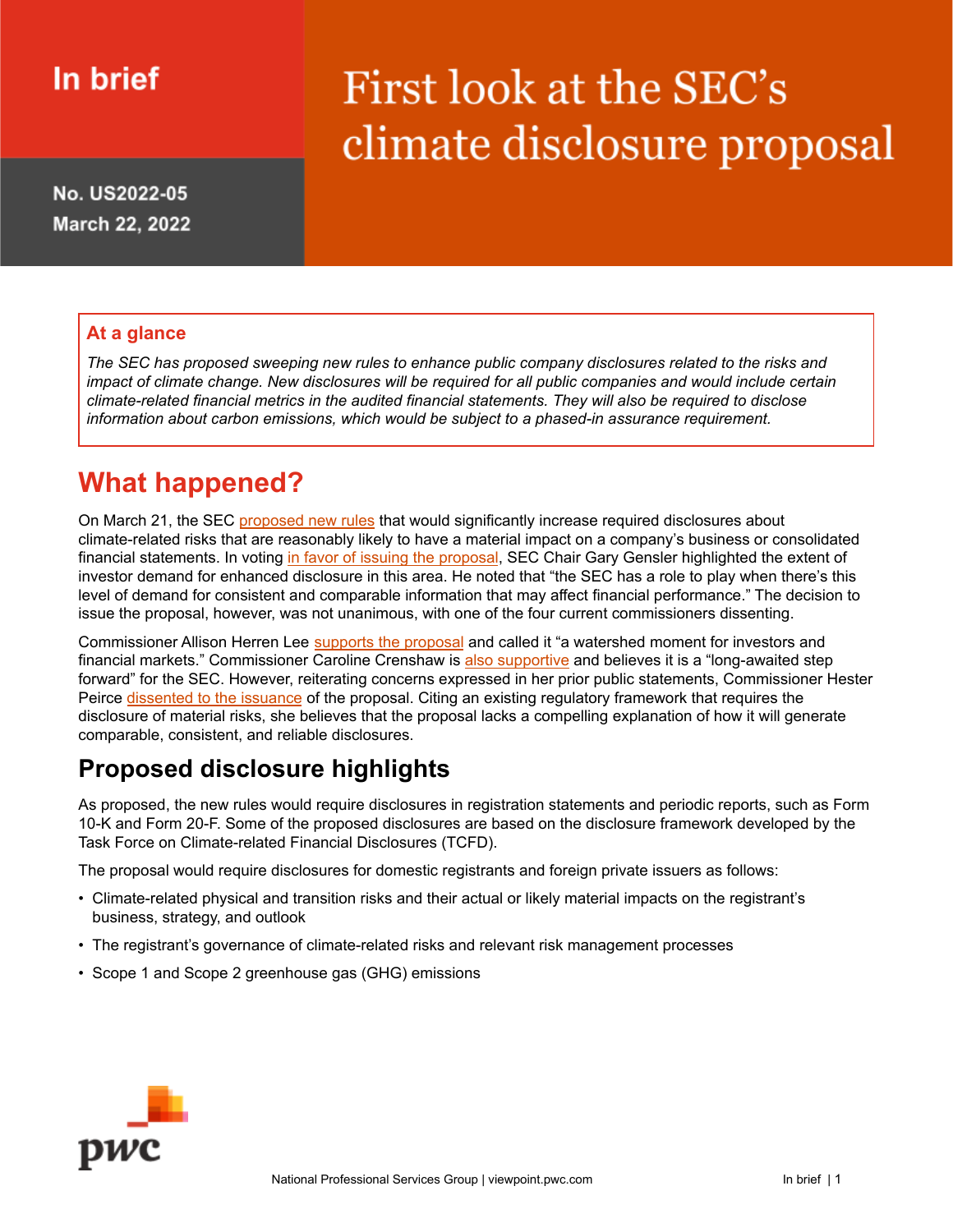- ‒ Scope 3 GHG emissions would be phased in and required for all companies (except smaller reporting companies) if material or if they are included in the registrant's emission reduction targets or goal. A safe harbor from certain forms of liability under the Federal securities laws would be provided for Scope 3 emission disclosures.
- ‒ In addition to the disclosure of GHG emissions in gross terms, a registrant would also be required to disclose a GHG intensity measure, calculated based on emissions per unit of economic value (such as revenue or per unit of production).
- ‒ Accelerated and large accelerated filers would be required to obtain assurance on their Scope 1 and Scope 2 GHG disclosures (on a phased basis).
- Information about climate-related targets and goals, and transition plans, if any.

In addition to the disclosures required by the above proposed additions to Regulation S-K, registrants would be required to include certain climate-related financial statement metrics and related disclosures in a note to the audited financial statements. The disclosures would include the financial impacts of severe weather events and other natural conditions and identified climate-related risks on the consolidated financial statements. Disclosure would not be required if the aggregated impact is less than 1% of the total line item for the relevant fiscal year.

For more details about the new disclosure requirements, refer to the SEC's [proposed](https://www.sec.gov/rules/proposed/2022/33-11042.pdf) rule or [three-page](https://www.sec.gov/files/33-11042-fact-sheet.pdf) fact sheet. We take a deeper dive into the proposal in our In the loop, *The SEC wants me to [disclose](https://viewpoint.pwc.com/dt/us/en/pwc/in_the_loop/in_the_loop_US/secclimateproposal.html) what?*, which [covers](https://www.sec.gov/files/33-11042-fact-sheet.pdf) key themes and FAQs related to the proposal. And, to learn more, listen to our podcasts, *The new SEC [climate](https://viewpoint.pwc.com/dt/us/en/pwc/podcasts/podcasts_US/secclimateproposal.html) [proposal](https://viewpoint.pwc.com/dt/us/en/pwc/podcasts/podcasts_US/secclimateproposal.html)* and *SEC climate [proposal:](https://viewpoint.pwc.com/dt/us/en/pwc/podcasts/podcasts_US/secclimateproposalacloserlook.html) A closer look*.

#### **Transition**

If the rules are finalized and effective by December 2022, calendar year-end large accelerated filers would be required to include all climate-related disclosures and Scope 1 and Scope 2 GHG metrics for 2023 (filed in 2024), with additional disclosures related to Scope 3 emissions required the following year. Limited assurance on their GHG emission information would be required in 2024 (filed in 2025) with reasonable assurance required two years later (2026, filed in 2027). Accelerated filers and non-accelerated filers would have the same progression beginning with 2024 (filed in 2025). Smaller reporting companies would include disclosures under the proposal for 2025 (filed in 2026).

## **Why is this important?**

The proposal calls for a dramatic change in the nature and extent of disclosures companies would be required to make about the impact of climate change. The gathering and reporting of these incremental disclosures will likely require changes to a registrant's systems, processes, and controls.

The proposal is over 500 pages and asks over 200 questions about the specific provisions. In their public statements, each of the commissioners encouraged active participation in the rule-making process. While asking for detailed feedback on all areas, the commissioners expressed specific interest in feedback on the provisions related to the GHG disclosures and related assurance.

### **What's next?**

Comments on the proposal are due the later of May 20 or 30 days after the proposed rules are published in the Federal Register.